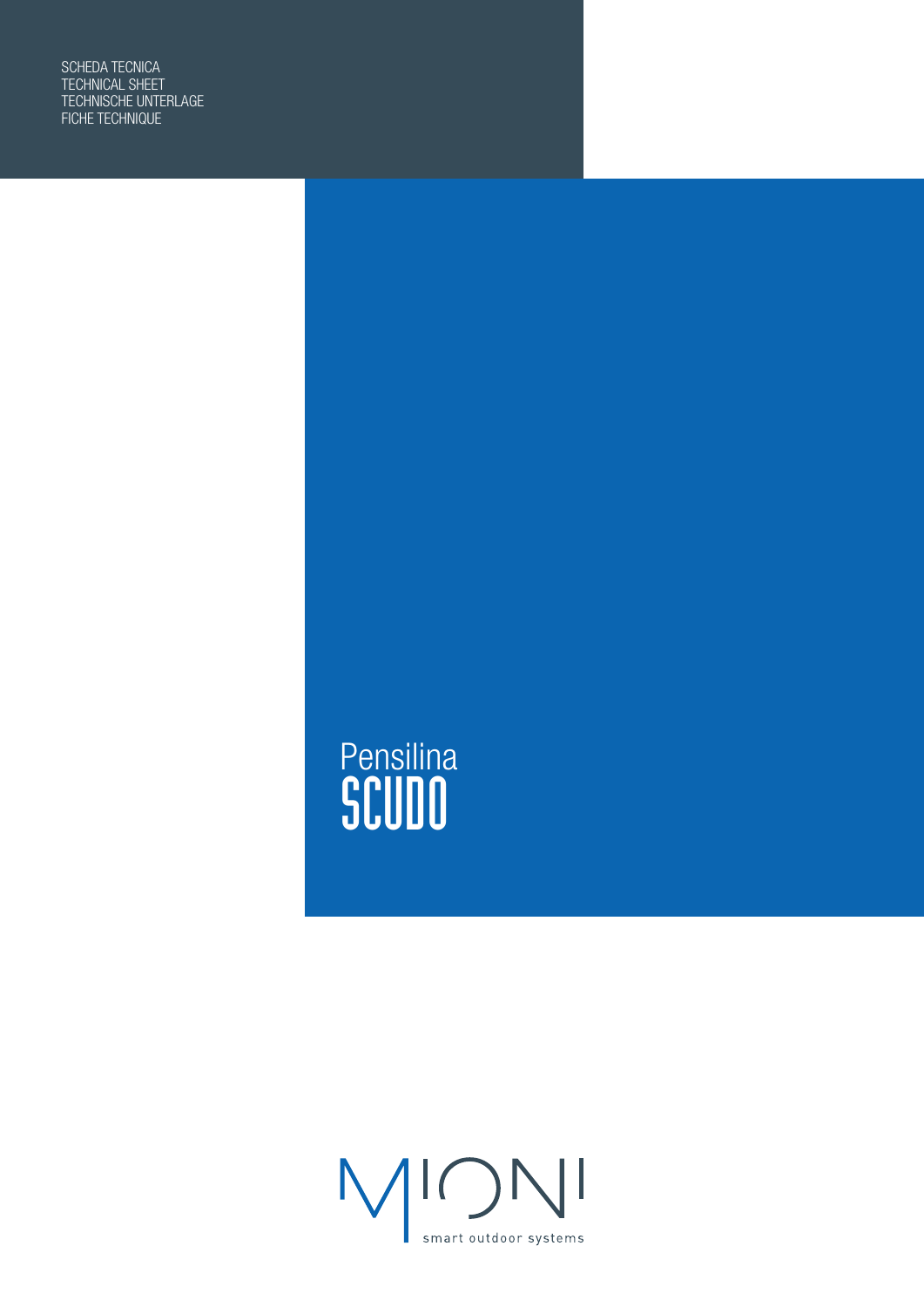

Pensilina modello SCUDO, realizzata con profili in lega d'alluminio UNI 6060 T5 verniciato a polveri poliestere e lastre di copertura modulari in policarbonato compatto spessore 4 mm con guarnizioni di tenuta e profili fermalastra. Completa di staffe di ancoraggio a muro in alluminio e gocciolatoio anteriore con scarico acqua laterale. Certificata TUV per carichi fino a 170 daN/m2. Viene fornita con lastre smontate e preassemblata interamente fino alla lunghezza massima di cm 400. Rimangono a carico del Committente la predisposizione dei sistemi di fissaggio, la valutazione dell'idoneità statica del prodotto al luogo di installazione e alla destinazione d'uso.

### EN

Canopy model SCUDO, frame entirely made of aluminium alloy UNI 6060 T5 painted with polyester powder paint and 4 mm solid polycarbonate roof panels with seals and holding-plates profiles. The structure is complete with aluminium brackets and front gutter with side water path. TÜV SUD certifies canopy for loads up to 170 daN/mq. The structure is delivered pre-assembled and with disassembled polycarbonate plates.

The purchaser is responsible for the layout and installation of the anchorage systems and evaluating the static suitability of the Vitrum Mioni Srl products in relation to the installation location and the intended use.

#### DE

Lieferung von Vordach Modell SCUDO, die Profile sind aus der Aluminiumlegierung UNI 6060 T5 realisiert, die mit speziellem Polyesterpulver für Außenanwendungen beschichtet sind. Die Überdachung bilden Platten aus massivem Polycarbonat mit einer Stärke gleich 4mm, mit Dichtungen und Profile, die die Platte befestigen. Das Vordach verfügt über Befestigungskonsole am Wand und eine vordere Regenrinne mit seitlichem Wasserablauf.

Die Konstruktion ist vom TÜV für Lasten bis 170 daN/m2 zertifiziert. Die Struktur wird vormontiert und mit demontierte Polycarbonat-Platten geliefert. Zu Lasten des Kundes sind die Vorbereitung des Befestigungssystems, die Bewertung der statischen Eignungs- und Gebrauchsfähigkeit unseres Produktes an dem Ort der Installation.

### FR

Marquise modèle SCUDO réalisée avec des profilés en alliage d'aluminium UNI 6060 T5 peint avec des poudres polyester. La couverture est réalisée avec des plaques de polycarbonate compact d'épaisseur 4 mm, avec garnitures d'étanchéité et des profils de fixation des plaques. Complète avec les crochets au mur et gouttière dans la part frontale de la structure avec écoulement latéral de l'eau. La structure est certifiée par TÜV pour charges jusqu'à 170daN/ m2. La marquise est toujours fournie pré assemblée avec plaques démontées. La prédisposition des systèmes de fixation et l'évaluation du caractère statique adapté des produits au lieu d'installation et à la destination d'usage restent toujours à la charge de l'Acheteur.

Vitrum Mioni S.r.l. Via Pettinà Luigi, 30 - 36010 Zanè (VI) T. +39 0445 314164 - F. +39 0445 314876 Vitrum Mioni Showroom Milano Via G. Brentano, 2 – 20121 Milano (MI) info@vitrummioni.it - www.vitrummioni.it

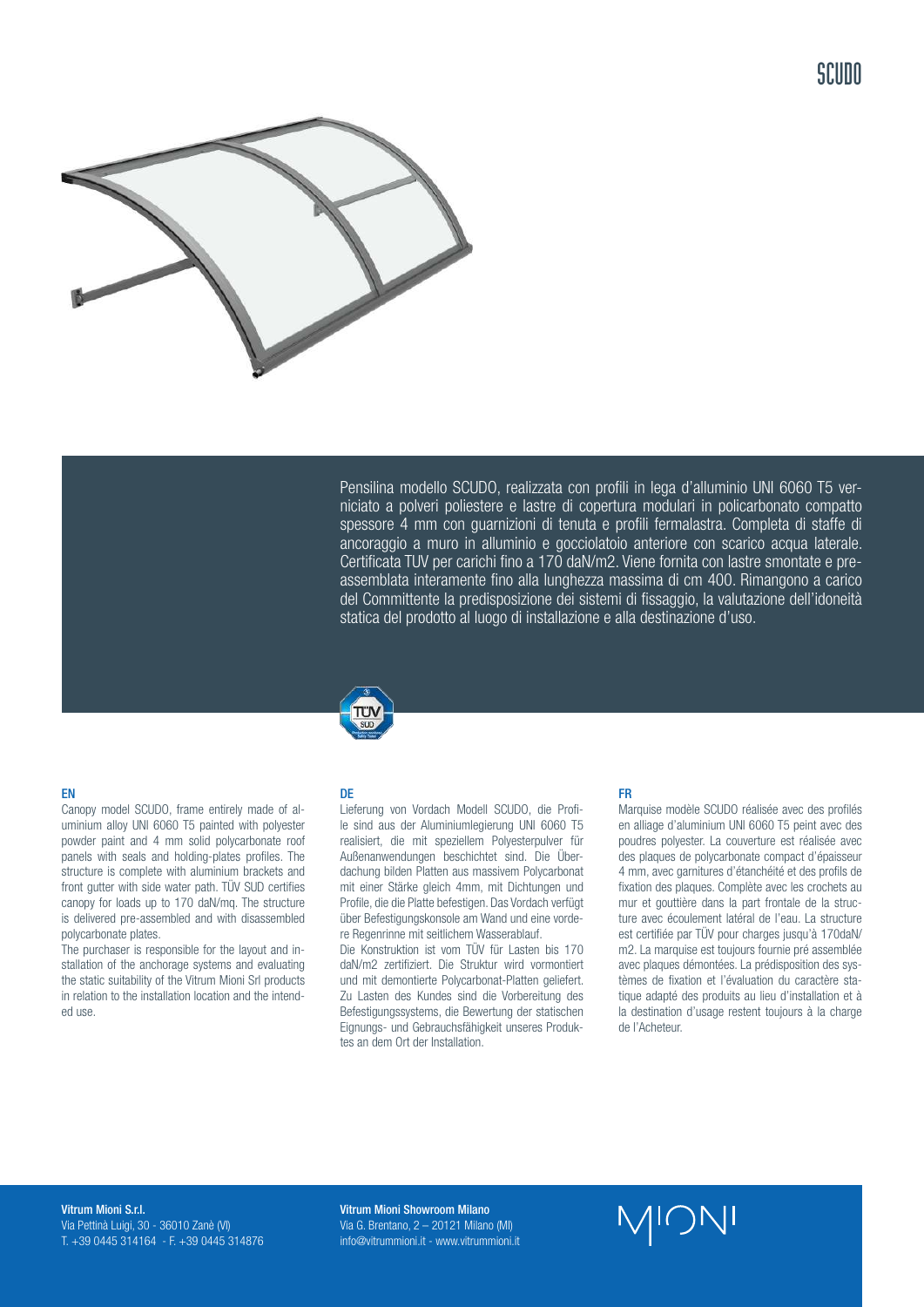SCUDO



1 - Policarbonato -------- Polycarbonate - Polycarbonat - Polycarbonate 2 - Centina femmina -------- Sheet profile - Aufnahmerippe - Profile 3 - Guarnizione fermalastra -------- Gasket - Dichtung - Garniture

### POLICARBONATO POLYCARBONATE - POLYCARBONAT - POLYCARBONATE

|                                                 |                                         |                                        |                                  | $\sim$<br>メート 定                           |                                               |                                                         |
|-------------------------------------------------|-----------------------------------------|----------------------------------------|----------------------------------|-------------------------------------------|-----------------------------------------------|---------------------------------------------------------|
| Trasparente                                     | Opale                                   | Verde acqua                            | Grigio                           | Goffrato                                  | <b>Bronzo</b>                                 | Grigio IR                                               |
| --------<br>Clear<br>Transparent<br>Transparent | --------<br>Opal<br>Opale<br>Opalescent | --------<br>Aquamarine<br>Grün<br>Vert | --------<br>Grey<br>Grau<br>Gris | --------<br>Embossed<br>Gerippt<br>Goufré | --------<br>Bronze<br><b>Bronze</b><br>Bronze | --------<br>IR Grey<br><b>IR</b> Grau<br><b>IR Gris</b> |
|                                                 |                                         |                                        |                                  |                                           |                                               |                                                         |

### COLORI STRUTTURA FRAME COLOURS - BESCHICHTUNGSFARBEN - COULEUR DE LA STRUCTURE

Grigio Marezzato -------- Marbled grey **Graumeliert** 

Gris chiné

Grigio 9006 -------- Grey 9006 Grau 9006 Gris 9006

Verde 6005 -------- Green 6005 Grün 6005 Vert 6005

Marrone 8017 -------- Brown 8017

Braun 8017 Marron 8017

Nero 9005 -------- Black 9005 Schwarz 9005 Noire 9005

Bianco 9010 -------- White 9010 Weiß 9010 Blanc 9010

Rosso 3005

-------- Red 3005 Rot 3005 Rouge 3005

Vitrum Mioni S.r.l. Via Pettinà Luigi, 30 - 36010 Zanè (VI) T. +39 0445 314164 - F. +39 0445 314876 Vitrum Mioni Showroom Milano Via G. Brentano, 2 – 20121 Milano (MI) info@vitrummioni.it - www.vitrummioni.it MIONI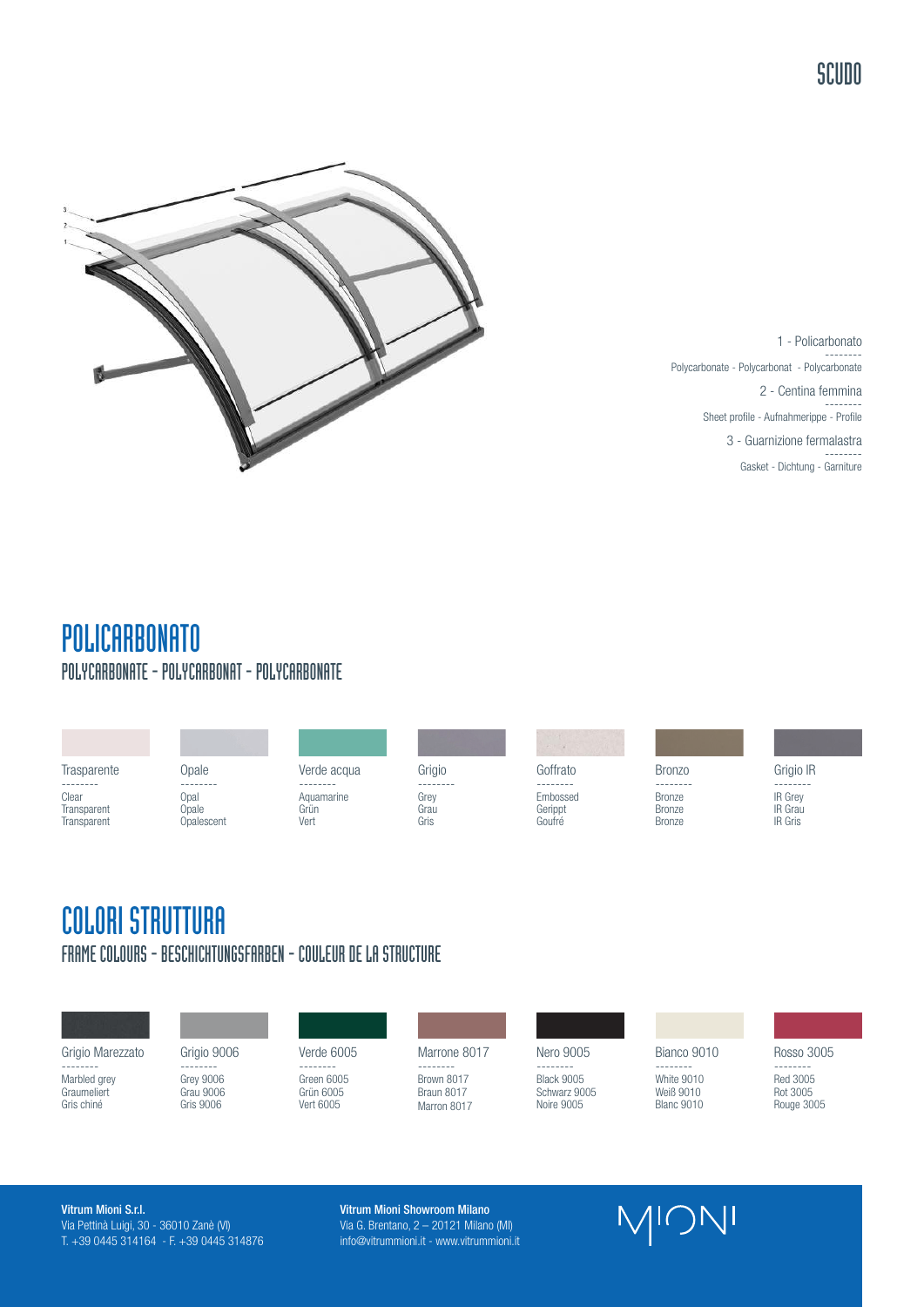## SEZIONE PROFILI

PROFILES SECTION – QUERSHNITT DER PROFILEN – SECTION DES PROFILES

| <b>CODICE</b> | $S$ cm | L MAX cm | AREA $m2$ | H cm | h cm |
|---------------|--------|----------|-----------|------|------|
| <b>SC 080</b> | 80     | 260      | 2,08      | 57   | 48   |
| <b>SC 090</b> | 90     | 250      | 2,25      | 63   | 54   |
| SC 100        | 100    | 240      | 2,4       | 70   | 59   |
| SC 110        | 110    | 218      | 2,39      | 77   | 63   |
| SC 120        | 120    | 200      | 2,4       | 84   | 68   |
| SC 130        | 130    | 184      | 2,39      | 90   | 73   |
| SC 140        | 140    | 170      | 2,38      | 97   | 76   |
| SC 150        | 150    | 160      | 2,4       | 104  | 83   |

### Legenda (tabella)

Legend (table) - Hinweistext (Tabelle) - Légende (table)

### S

Sporgenza - Projection - Tiefe - Saillie L MAX

Interasse massimo tra le due staffe - Maximum distance between two brackets - Maximum Abstand zwischen zwei Befestigungskonsolen - Distance maximale entre deux crochets AREA

Superficie in pianta tra due staffe - Surface between two brackets - Fläche zwischen zwei Befestigungskonsolen - Superficie maximale entre deux crochets

Ingombro massimo in altezza - Maximum height - Maximum Höhe - Hauteur maximal h

..<br>Ingombro staffe a parete - Maximum height of brackets -Maximum Höhe der Konsolen - Hauter maximal des crochets



Vitrum Mioni S.r.l. Via Pettinà Luigi, 30 - 36010 Zanè (VI) T. +39 0445 314164 - F. +39 0445 314876 Vitrum Mioni Showroom Milano Via G. Brentano, 2 – 20121 Milano (MI) info@vitrummioni.it - www.vitrummioni.it